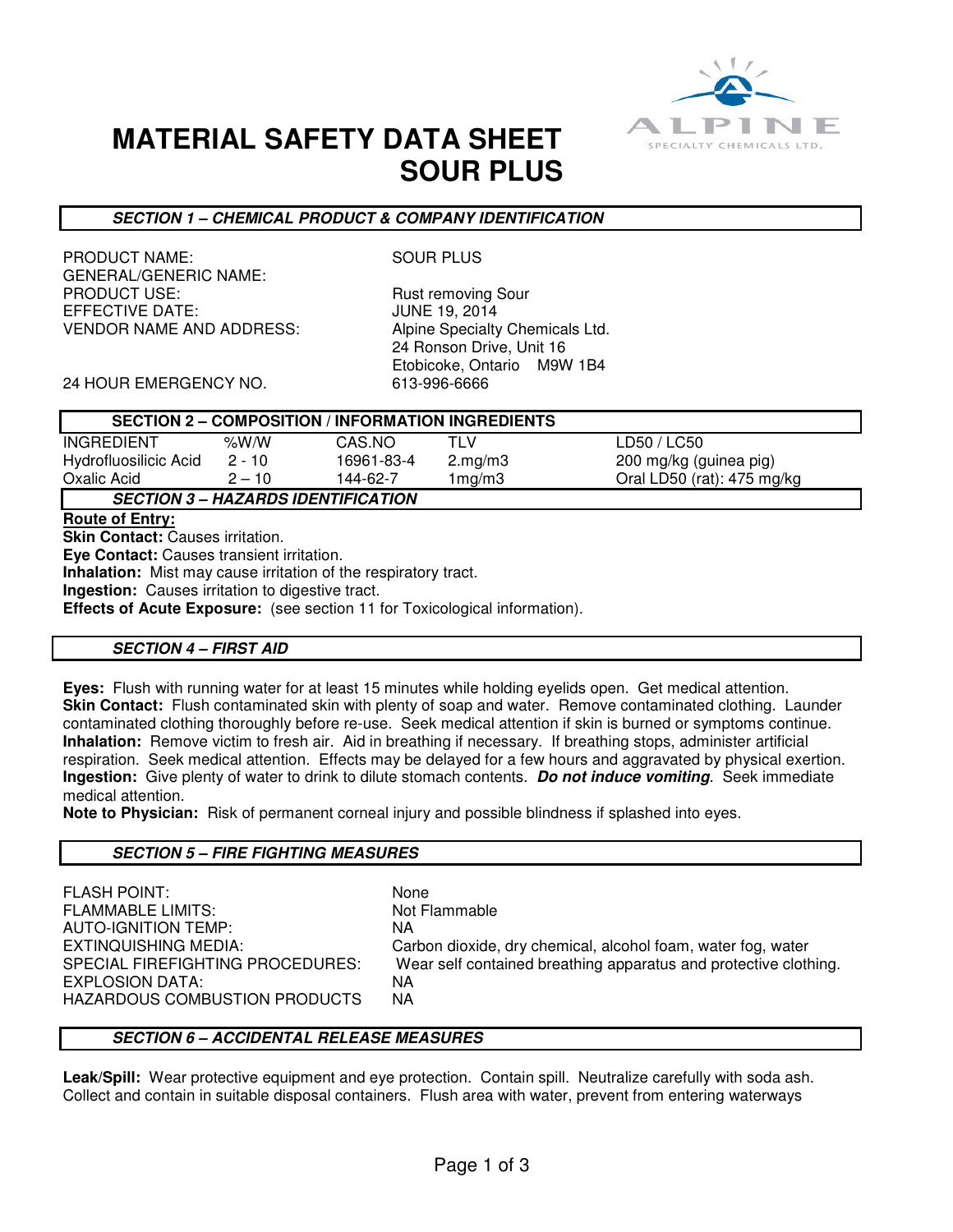# **MATERIAL SAFETY DATA SHEET SOUR PLUS**

## **SECTION 7 – HANDLING AND STORAGE**

**Handling Procedures**: Avoid all skin contact. Ventilate adequately, otherwise wear an appropriate breathing apparatus. Avoid contact with eyes, skin or clothing. Keep container closed when not in use. **Storage Procedures**: Keep from freezing. Keep containers closed when not in use.

## **SECTION 8 – EXPOSURE CONTROLS**

**PROTECTIVE EQUIPMENT TO BE USED:**  NIOSH approved if ventilation is not adequate. VENTILATION: Local, mechanical exhaust ventilation to maintain vapour concentration below exposure limits. PROTECTIVE GLOVES: Neoprene or rubber<br>
EYE PROTECTION: Splash proof chemic Splash proof chemical goggles<br>Impervious protective clothing. OTHER PROTECTIVE MEASURES:

| <b>SECTION 9 - PHYSICAL PROPERTIES</b> |                        |  |  |  |
|----------------------------------------|------------------------|--|--|--|
| PHYSICAL STATE:                        | Liquid                 |  |  |  |
| APPEARANCE AND ODOUR:                  | Clear colorless liquid |  |  |  |
| <b>ODOUR THRESHOLD:</b>                | ND.                    |  |  |  |
| <b>SPECIFIC GRAVITY:</b>               | 1.075                  |  |  |  |
| <b>VAPOUR PRESSURE:</b>                | ND.                    |  |  |  |
| VAPOUR DENSITY:                        | NP                     |  |  |  |
| PH:                                    | 1.0                    |  |  |  |
| EVAPORATION RATE:                      | 1.0                    |  |  |  |
| INITIAL BOILING POINT:                 | 212-220 (F)            |  |  |  |
| WATER SOLUBILITY:                      | Complete               |  |  |  |
| <b>FREEZING POINT:</b>                 | ND                     |  |  |  |

#### **SECTION 10 – STABILITY AND REACTIVITY**

| STABILITY:                          | Stable                                 |
|-------------------------------------|----------------------------------------|
| INCOMPATIBILITY:                    | Soft metals, bleach                    |
| HAZARDOUS DECOMPOSITION PRODUCTS: I | Hydrogen gas, fluorine                 |
| HAZARDOUS POLYMERIZATION:           | Will not occur.                        |
| CONDITIONS TO AVOID:                | Excessive heat, sparks and open flame. |

| <b>SECTION 11 – TOXICOLOGICAL INFORMATION</b> |                                                                    |  |  |  |
|-----------------------------------------------|--------------------------------------------------------------------|--|--|--|
| THRESHOLD LIMIT VALUE:                        | ND.                                                                |  |  |  |
| EFFECTS OF ACCUTE EXPOSURE:                   |                                                                    |  |  |  |
| <b>SKIN CONTACT:</b>                          | Corrosive. May cause severe burns.                                 |  |  |  |
| EYE CONTACT:                                  | Contact of liquid will cause severe burns. Severe irritant upon    |  |  |  |
|                                               | contact.                                                           |  |  |  |
| INHALATION:                                   | Corrosive.                                                         |  |  |  |
| INGESTION:                                    | Corrosive. Respiratory irritation, breathlessness, coughing, chest |  |  |  |
|                                               | tightness and difficulty breathing.                                |  |  |  |
| EFFECT OF CHRONIC EXPOSURE:                   |                                                                    |  |  |  |
| <b>IRRITANCY OF PRODUCT:</b>                  | Corrosive                                                          |  |  |  |
| CARCINOGENICITY:                              | None                                                               |  |  |  |
| SENSITIZATION TO MATERIAL:                    | NA.                                                                |  |  |  |
| REPRODUCTION TOXICITY:                        | None                                                               |  |  |  |
| TERATOGENTICITY:                              | ND.                                                                |  |  |  |
| MUTAGENICITY:                                 | ND.                                                                |  |  |  |
|                                               |                                                                    |  |  |  |
| <b>SECTION 12 - ECOLOGICAL CONSIDERATION</b>  |                                                                    |  |  |  |